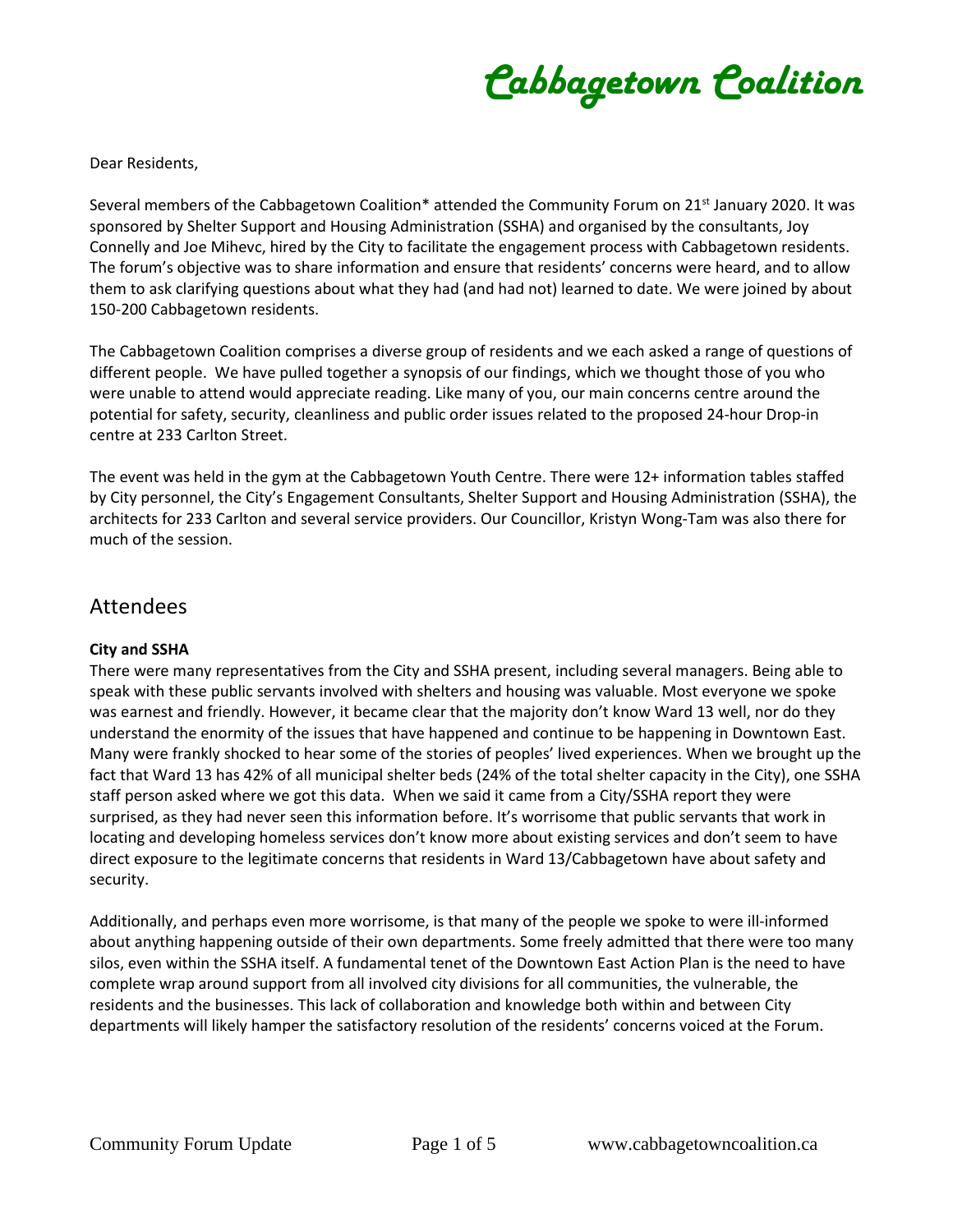*Cabbagetown Coalition*

One senior manager was asked directly to give an example of one successful shelter or respite program. Unfortunately, he could not name one. With the vast amount of funds being spent on behalf of Toronto taxpayers to address the City's homeless crisis. They need to do better.

#### **Service Providers**

There were also several service providers present, including Dixon Hall, Fred Victor, Street Haven, Toronto Police Services, Toronto Public Library, University Health Network, etc. These organizations are staffed by caring and compassionate individuals who were happy to talk at length about what they do. They clearly want to help resolve the problems that were voiced, in any way they can. As the Cabbagetown Coalition has maintained from the start, we do not question the competence or value of these organizations and the services they provide. Our interactions with their representatives only served to confirm this position.

## Forum Findings

In the brochure sent out by the City to residents announcing the Forum, the discussions were organised around 5 themes:

- 1. Safety in 2021
- 2. What's a Resource Centre
- 3. Building Design
- 4. Community Engagement
- 5. Downtown East Action Plan

Our findings below have been organised under these same categories. However, we have incorporated the theme of Safety 2021 into each category, where appropriate, as this is a primary concern of the Cabbagetown Coalition.

## What's a Resource Centre?

We were able to learn a few more plans about the Women's Drop-in, Respite and Resource Centre. We recognize these plans may, at this stage, still be somewhat aspirational, as we did receive several conflicting responses to our questions. But here's what we understand:

- It is designed to accommodate 35 for overnight, no more
- It will serve meals to 60-100 people per day a bit of a broad spread in the number, as multiple City/SSHA service people gave different responses.
- They will serve three meals a day (It's still not clear if they plan to use washable/reusable cutlery and plates or Styrofoam clamshells. Hopefully the former, to avoid a mess of food debris and Styrofoam containers outside the front of back of the building - as is the case at Margaret's respite)
- There will not be lineups on the sidewalk for meals or sleeping spaces, but nobody could explain in detail how this would actually be managed or where people would go if they were waiting.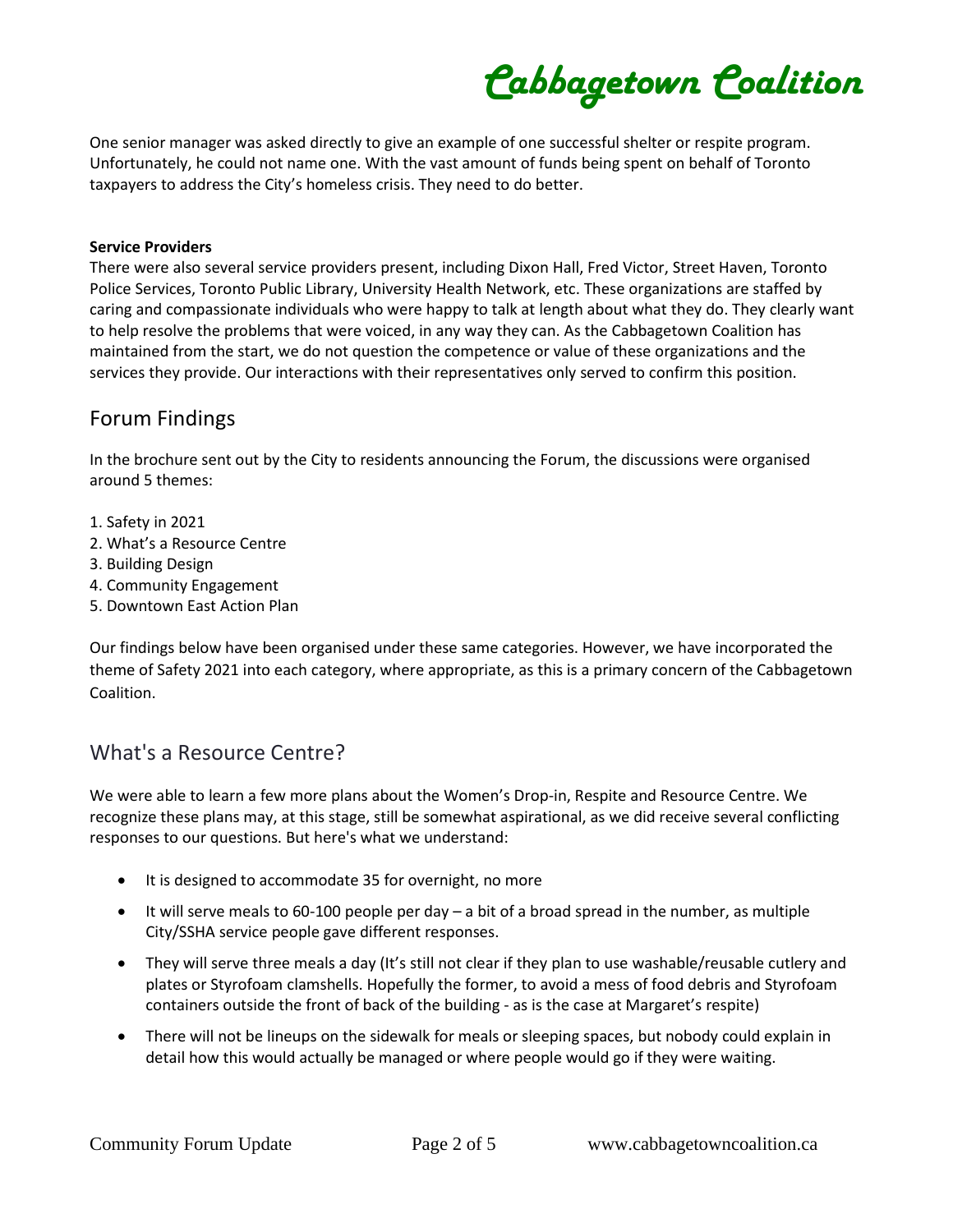*Cabbagetown Coalition*

• The architects confirmed there will be security cameras and lights front and back, but it is not clear if and how they will be monitored and we heard no concrete responses about security outside the building, other than the fact that this is the purview of the Toronto Police Service.

Fred Victor also provided an [informative](https://cabbagetowncoalition.ca/wp-content/uploads/2020/01/Fred_Victor_Brochure.pdf) brochure about Women's Drop in.

The City's consultants also provided an [updated](https://cabbagetowncoalition.ca/wp-content/uploads/2020/01/FAQ-233-Carlton_SSHA_Jan-21_2020.pdf) version of the 233 Carlton Street fact sheet.

# Community Engagement

#### **A Faulty Process**

Many City and SSHA staff, including Gordon Tanner, Project Director, Homelessness Initiatives, openly admitted that the way the 233 Carlton Street project was communicated to the community was faulty in many ways. Most of them also understood that this has caused a great deal of distrust in the neighbourhood and that this distrust extends to people questioning whether they will do anything positive with the feedback they received from this session. Members of the Cabbagetown Coalition made a concerted effort to ensure City and SSHA staff understand the need to prove us wrong, by:

- 1. Providing rapid and complete feedback on their Forum findings
- 2. Committing publicly and in writing to address the concerns raised
- 3. Seeing this commitment through with sustainable action and funding

## Building Design

#### **233 Carlton Street Zoning Variances**

As you may already know, there is a Committee of Adjustment (C of A) hearing planned to deal with three zoning variances associated with 233 Carlton:

- 1. **Density -** They want to turn the basement at 233 Carlton from a storage area to offices, which means the building will be able to accommodate more people than in its current configuration, so there is a density variance
- 2. **Parking -** The required minimum number of parking spaces for the office use for this building is 2 spaces. The City wants to do away with this requirement as the existing building sitting tight against the property line and they want deliveries and garbage collection to happen in Doctor O Lane. So there is parking variance.
- 3. **Rooftop Patio -** The architects' plans that were originally submitted to the C of A have since been revised, as they have added a roof top patio. This adds a third variance.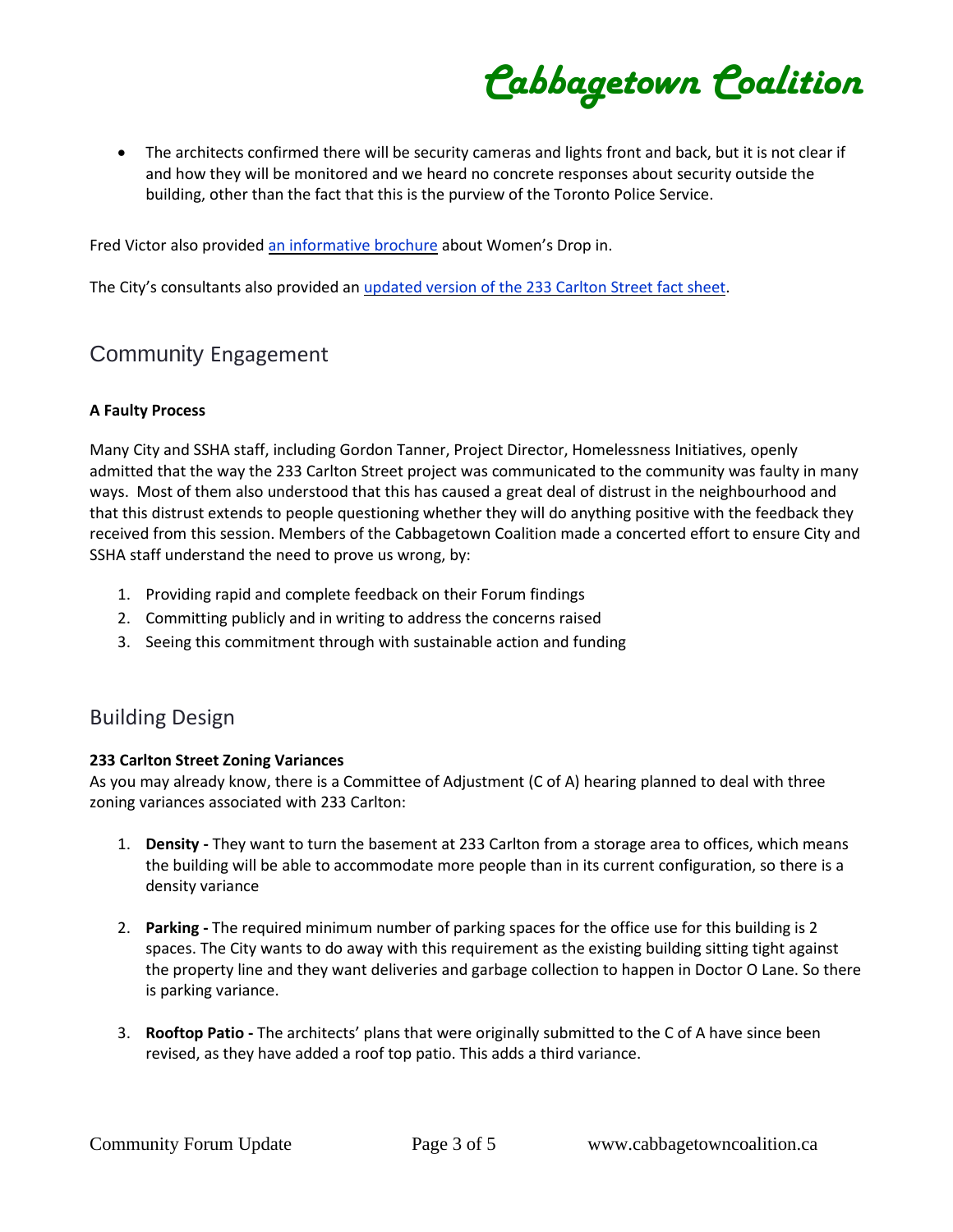*Cabbagetown Coalition*

While City and SSHA staff have characterized these as minor variances, various people from the City, the SSHA, the engagement consultants, and even Councillor Wong Tam's office, have discouraged residents from raising objections with the C of A. It's not entirely clear why they are doing this. Maybe it's driven, in part, by the fact that the criteria laid out by the City for selecting respite locations under Delegated Authority stipulate that any buildings selected should not have any zoning variances that need approval.

SSHA staff responsible for the building renovations informed us that if there is an issue with getting approval for the density zoning variance, they will simply move ahead with the refurbishment of the above ground floors and address the basement at a later stage. In case of any delays, they already have plans to split the work into two tenders – one for the above ground floors and one for the basement. This level of forward planning also seems to indicate concerns about the outcome of the C of A. They also informed us that if there is an issue with the parking variance they will just forge ahead anyway and manage all deliveries and garbage removal from front of the building on Carlton Street.

You can find out more about the C of A process on this City web [page.](https://www.toronto.ca/city-government/planning-development/committee-of-adjustment/)

# Downtown East Action Plan

The [Downtown](https://www.toronto.ca/city-government/accountability-operations-customer-service/long-term-vision-plans-and-strategies/downtown-east-action-plan/) East Action Plan was developed to address a number of complex challenges in the area of Bloor to Front, Bay to the DVP) related to poverty, homelessness, housing, community safety, mental health and substance use, particularly opioid related overdoses. It was approved by Council in July 2019. This extensive publicly funded analysis and program was supplemented with a [November](https://cabbagetowncoalition.ca/wp-content/uploads/2020/01/Dundas-Sherbourne-Revitalization-Plan.pdf) 2019 report (handed out at the Forum) regarding the urgent need for revitalization of the Dundas and Sherbourne neighbourhood. Based on our conversations at the forum it appears to the Cabbagetown Coalition that the efforts of the Downtown East Action Plan to highlight the already grave situation in this area were largely ignored when made a decision to lease yet another facility in Ward 13, which already houses the majority of shelter beds in the City.

The Staff representing the Downtown East Action Plan are trying to take a more horizontal view of thing, to ensure all related departments are brought into discussions and plans related to new services in our neighbourhood. (e.g. the Police - who are currently being kept abreast of developments via a [Community](https://www.facebook.com/CPLC51Div/) Policing Liaison [Committee](https://www.facebook.com/CPLC51Div/) (CPLC)

## Is There Any Upside at this Stage?

This Forum was scheduled in line with the City's new approach to community [engagement](https://cabbagetowncoalition.ca/wp-content/uploads/2020/01/CityofToronto_NewCommunityEngagementProcess.pdf) – which is now being done much closer to the identification of a facility vs. its planned opening date. This is potentially positive, for two reasons:

- 1. It provides the City with the runway it will need to address the concerns raised by residents about security, safety, cleanliness and public order.
- 2. it provides ancillary service providers e.g. police, waste disposal, etc. advanced notice that this facility is coming, allowing them time to budget for increased service delivery.